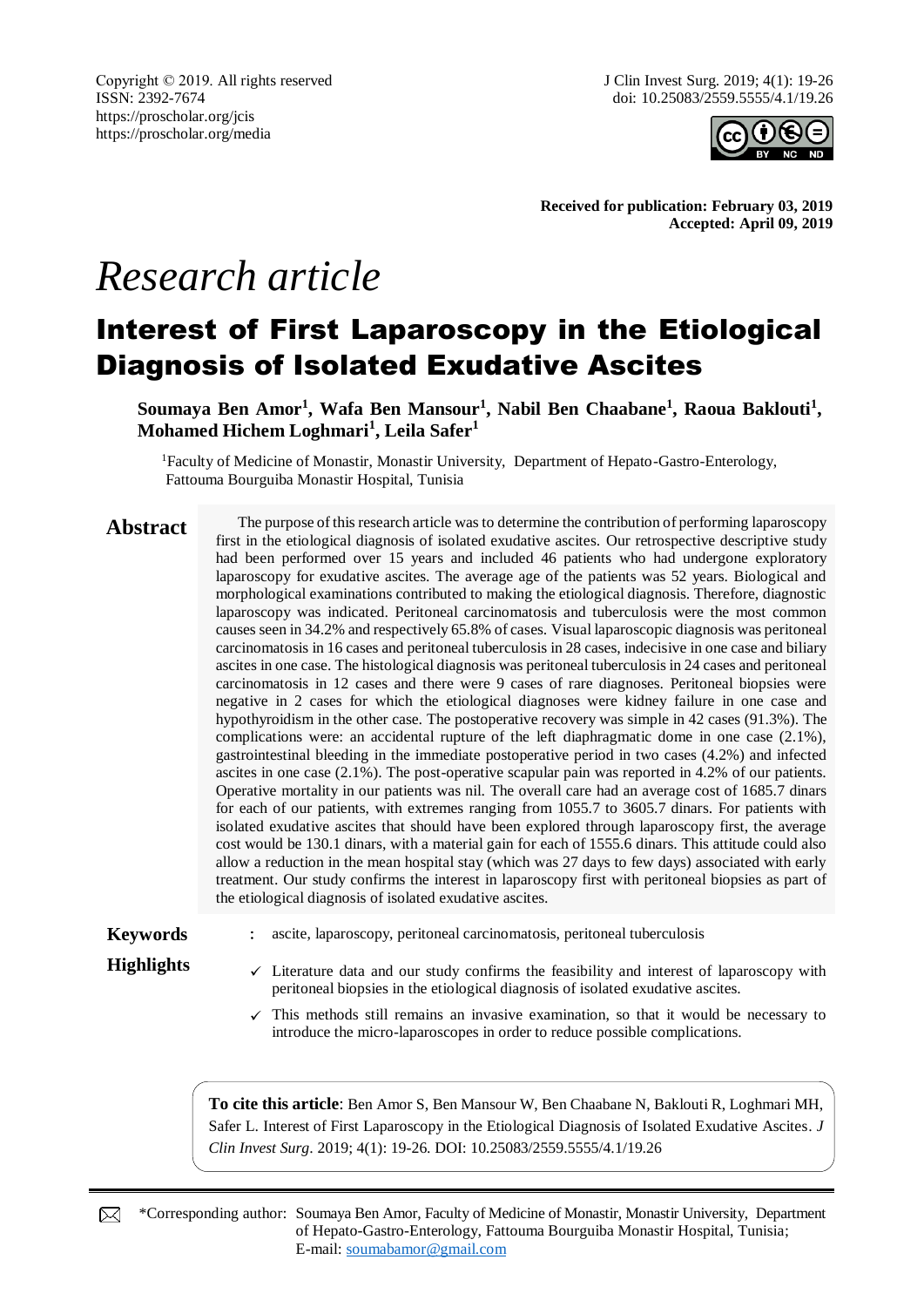# **Introduction**

Depending on the level of proteins, two types of ascites can be distinguished: transudative ascites defined by a protein content of less than 25g /l and exudative ascites defined by a protein content greater than  $25g / 1$  (1). Exudative ascites (EA) is a common clinical entity that has several etiologies. The usual EA diagnostic procedure involves physical examination, biological examinations (blood and ascites) and morphological examinations. This procedure may identify the cause of ascites in the majority of cases.

However, the origin of EA may remain unknown after a usual diagnostic procedure and further invasive explorations will be needed.

Isolated EA of indeterminate origin is dominated by tuberculosis and peritoneal carcinomatosis that require early diagnosis and management. Both diagnoses require histological confirmation. Biopsies can be obtained by several invasive means including classically interventional imaging, laparoscopy and laparotomy.

The purpose of this work was:

- to determine the interest in performing laparoscopy first in isolated EA of indeterminate origin
- to identify the different laparoscopic aspects and their possible complications
- to study the cost  $/$  benefit ratio of performing laparoscopy first in the case of isolated EA.

# **Materials and Methods**

We report a descriptive retrospective study conducted in the Department of Hepato-Gastro-Enterology within "Fattouma Bourguiba Monastir" Hospital between January 2000 and December 2014 including all cases of EA of indeterminate etiology who underwent diagnostic laparoscopy in the surgical department of the same hospital.

The 46 patients included in the study were those whose definitive diagnosis had not been retained or remained doubtful after an exhaustive exploration including an interrogation with a complete examination, a tuberculosis assessment (tuberculin intra-dermal reaction (IDR), chest X-ray, search for Koch bacillus (KB) in the sputum, urine and ascites), an ascites paracentesis (biochemical tests, search of germs, cytology with search of neoplastic cells, culture of ascites fluid).

Additional blood tests (blood count, inflammatory and tumor markers) were endoscopic examinations (upper fibroscopy, colonoscopy) and radiological examinations

(abdominal-pelvic ultrasound, thoracic-abdominal-pelvic computed tomography (CT)).

The data entry and the statistical analysis were performed using SPSS software version 20.0:

- For the descriptive study, we calculated simple and relative frequencies, averages and medians.
- For the analytical study, we used the Pearson chi-square test to compare percentages and the student test to compare averages.
- For all tests, a P value of  $< 0.05$  was taken as statistically significant.

#### **Results**

#### **I-Patients' characteristics**

Out of the 152 patients hospitalized with exudative ascites, 46 had an indeterminate origin and were included in our study. There were 25 women (54%) and 21 men (45%) with a sex ratio of 0.84. The mean age of the patients was 52 years with extremes ranging from 21 to 80 years. No patient had a family history of tuberculosis or neoplasia.

Abdominal pain, weight loss and asthenia were the most common symptoms seen in 23, 19 and 17 cases, respectively. Ascites was present in all patients. Fever (8 cases) and edema of the lower limbs (6 cases) were the two most common physical signs.

Fever and night sweats were significantly more common during peritoneal tuberculosis  $(P = 0.02)$ . The main functional and physical signs are summarized in Table 1 according to the etiology.

#### **II- Characteristics of ascites fluid**

Ascites was lymphocytic in 44 cases (95.6%) and mixed in 2 cases (4.4%). The search for neoplastic cells was positive in 5 cases. A predominantly lymphocytic ascites fluid was significantly reported in tuberculosis and peritoneal carcinomatosis ( $p \le 0.001$ ). Direct examinations, research for KB and ascites culture were negative in all cases. The KB polymerase chain reaction (PCR) was not performed in any patient.

#### **III- Biological explorations**

The CA-125 level was high in 7 cases: 5 cases were peritoneal carcinomatosis (3 ovarian tumors, one biliarypancreatic adenocarcinoma and 1 mammary tumor), one case of peritoneal tuberculosis and one case was kidney failure. IDR was positive only in 7 cases of tuberculosis. The search for KB in sputum and urine was negative in all cases. Quantiferon was requested once, but the result was not available. Five patients had pleurisies; the search for KB in the pleural fluid was negative.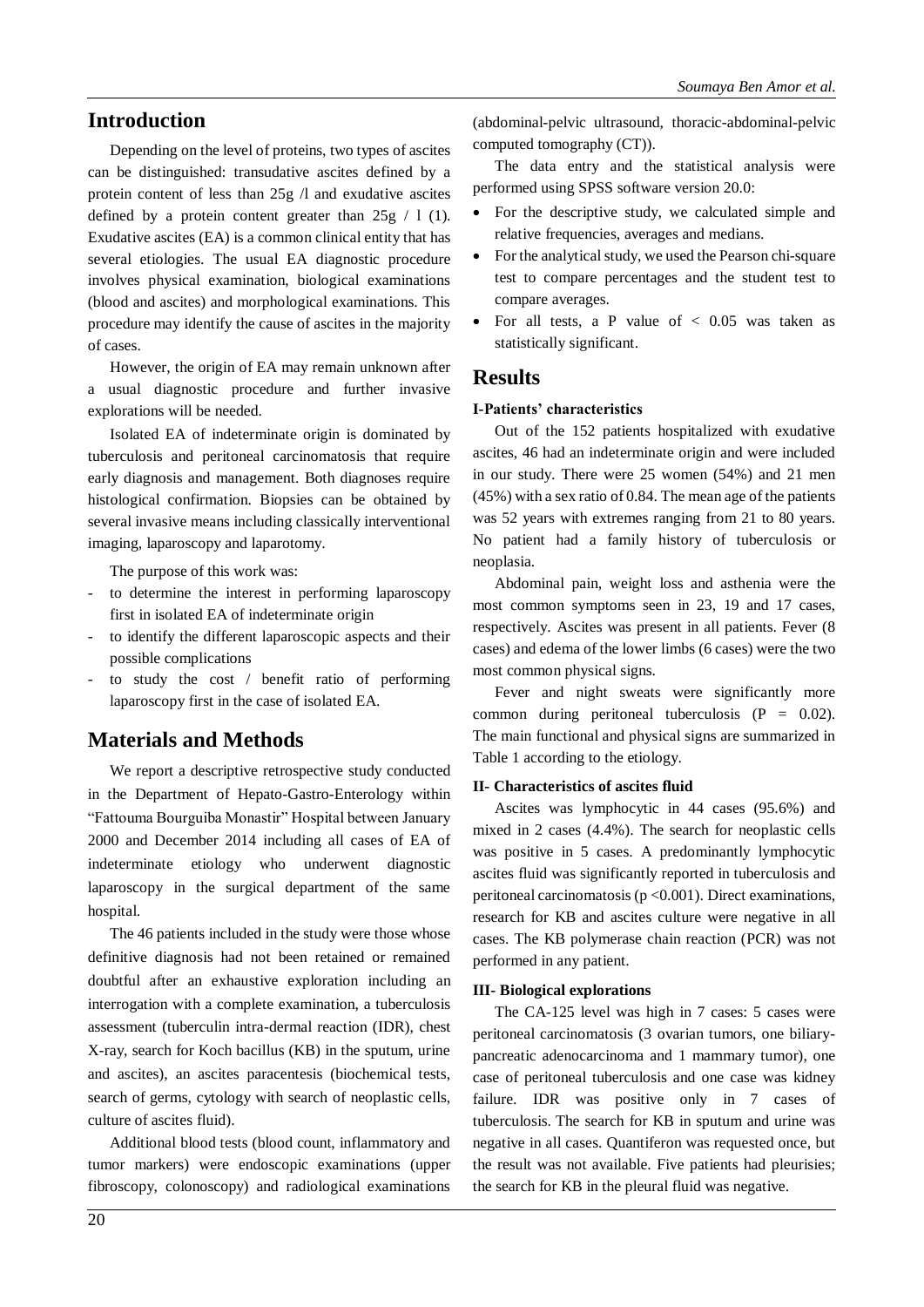| Functional signs        | Peritoneal<br>tuberculosis | Peritoneal<br>carcinomatosis | Other<br>diagnoses | Significance<br>(p) |
|-------------------------|----------------------------|------------------------------|--------------------|---------------------|
| Asthenia                | 12                         | 3                            | 2                  | 0.73                |
| anorexia                | 5                          | 4                            |                    | 0.62                |
| Thinning                | 13                         | 5                            |                    | 0.45                |
| Abdominal pain          | 19                         | 3                            |                    | 0.56                |
| Night sweats            | 10                         | 2                            |                    | 0.02                |
| Fever                   | 5                          | 2                            |                    | 0.02                |
| Transit disorders       | 6                          | 4                            | 2                  | 0.42                |
| Ascites                 | 24                         | 13                           | 9                  |                     |
| Abdominal mass          | 0                          |                              | 0                  |                     |
| Axillar lymphadenopathy | ◠                          |                              |                    |                     |

#### **Table 1. Comparison of the prevalence of functional and physical signs according to etiology**

#### **IV - Morphological examinations**

*1- Chest X-ray* was pathological in 5 cases, revealing pleurisy in 4 cases of peritoneal tuberculosis and in one case of peritoneal carcinomatosis.

*2- The ultrasound abnormalities* were: Peritoneal thickening in 9 cases, peritoneal nodules in one case, intraabdominal lymphadenopathy in 3 cases and ovarian tissue mass in 2 cases.

*3- The thoracic-abdominal-pelvic CT* was performed in 45 patients. The radiological diagnosis was in favor of peritoneal carcinomatosis in 5 cases and not contributory in 40 cases (89.1%). The only predictive factor of CT peritoneal carcinomatosis was epiploic cake  $(P = 0.01)$ . Table 2 summarizes the different CT aspects in the different groups.

*4 – The upper fibroscopy* was normal in all patients.

*5 – Colonoscopy:* It was normal in 40 cases. It revealed sigmoid polyps in 6 cases (biopsy concluded that there was low-grade dysplasia in 4 cases and high-grade dysplasia in 2 cases).

| $\frac{1}{2}$ and $\frac{1}{2}$ beang graphic <i>i</i> sopector |                            |                              |                    |                  |
|-----------------------------------------------------------------|----------------------------|------------------------------|--------------------|------------------|
| Scanographic aspects                                            | Peritoneal<br>tuberculosis | Peritoneal<br>carcinomatosis | Other<br>diagnoses | Significance (P) |
| Thoracic nodules                                                | 5                          | 3                            | $\Omega$           | 0.27             |
| Pleurisy                                                        | 5                          | $\overline{4}$               | $\Omega$           | 0.27             |
| Mediastinal lymphadenopathy                                     | 6                          | $\Omega$                     | $\Omega$           | 0.2              |
| Hepatic nodules                                                 |                            | $\Omega$                     |                    | 0.27             |
| Peritoneal thickening                                           | 7                          | $\overline{4}$               | 2                  | 0.21             |
| Peritoneal nodules                                              | $\overline{4}$             | 2                            | $\theta$           | 0.38             |
| Intra-abdominal<br>lymphadenopathy                              | 4                          | 2                            |                    | 0.74             |
| Peritoneal cake                                                 | 1                          | 3                            | $\Omega$           | 0.01             |
| Visible ovaries                                                 | 12                         | 7                            | $\overline{4}$     | 0.33             |
| Tissular ovarian mass                                           | $\Omega$                   | 2                            | $\theta$           | 0.23             |

# **Table 2.** Scanographic **Aspects**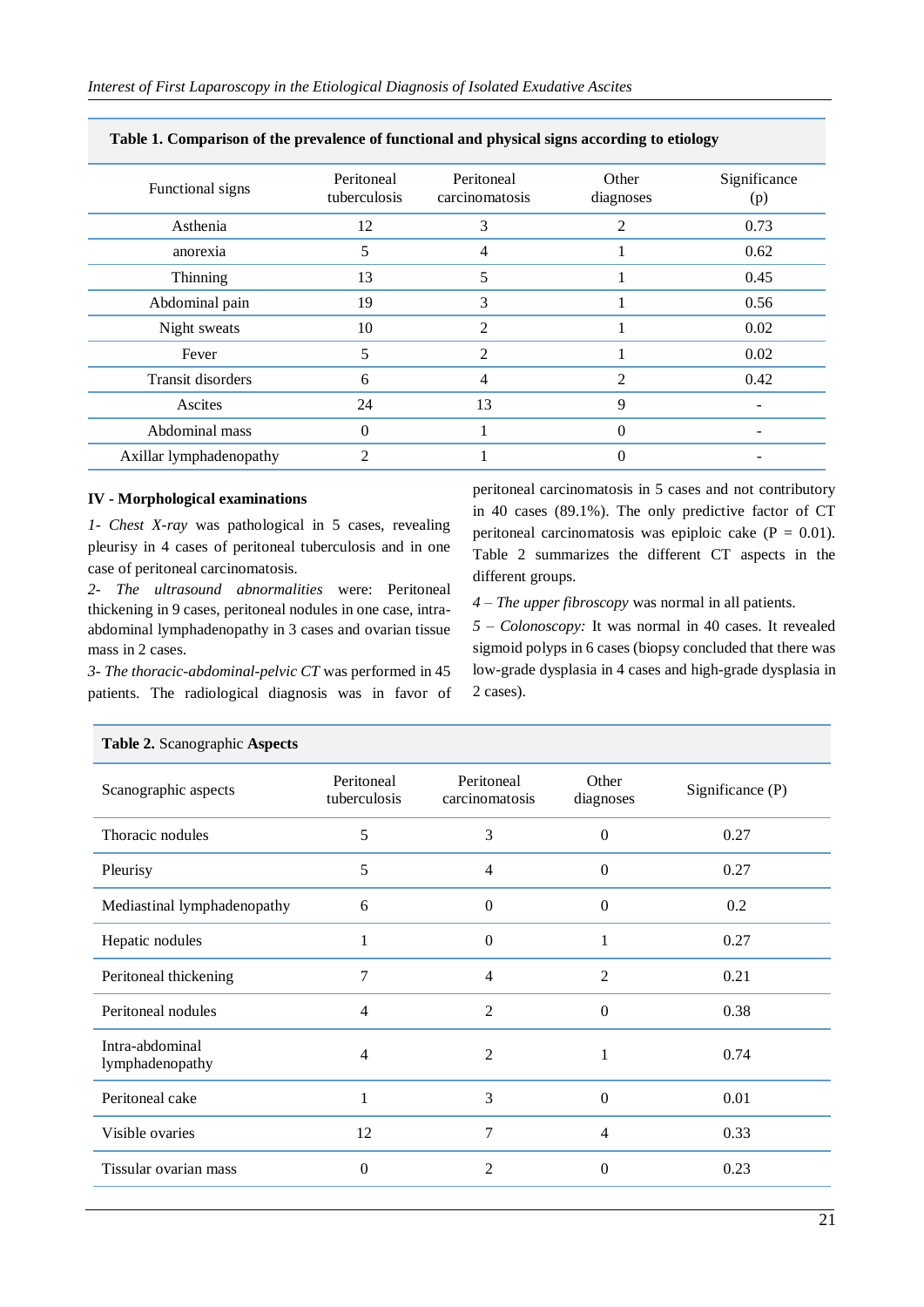#### **V- Laparoscopy**

The average time between hospitalization and laparoscopy was 27.3 days, with extremes ranging from 6 to 90 days. Laparoscopy was normal in one case. It was pathological in 45 cases. The main elementary lesions are summarized in Table 3.

Peritoneal nodules had a sensitivity and specificity in peritoneal carcinomatosis of 92.3% and 63.6% respectively, and had a Positive Predictive Value (PPV) and a Negative Predictive Value (NPV) of 50% and 95.4% respectively.

Peritoneal granules had a sensitivity and specificity in peritoneal tuberculosis of 29.1% and 90.9%, respectively, and had a PPV and a NPV respectively of 77.7% and 54%. Granules, peritoneal hyperemia, adhesions and agglutination of the digestive loops were significantly related to peritoneal tuberculosis (p varies between 0.01 and 0.04).

The visual diagnosis was peritoneal carcinomatosis in 16 cases, and peritoneal tuberculosis in 28 cases. The visual aspect was inconclusive in one case.

*Peritoneal biopsies* were systematic (46 cases). Hepatic biopsies were performed in 9 patients with suspicious laparoscopic lesions. Ovarian biopsy was performed in the four patients whose ovaries were considered pathological.

The average time between hospitalization and final diagnosis was 29.2 days, with extremes ranging from 9 to 97 days.

*The histological diagnosis* is summarized in Table 4.

#### Laparoscopic aspects Peritoneal tuberculosis Peritoneal Peritoneal<br>
Compare Other diagnoses<br>
(p)<br>
Compare Significance<br>
Compare Significance<br>
Compare Significance<br>
Compare Significance<br>
Compare Significance<br>
Compare Significance<br>
Compare Significance<br>
Compare Significance<br>
Comp (p) Peritoneal nodules 10 12 2 0.03 Peritoneal granules and the contract of the contract of the contract of the contract of the contract of the contract of the contract of the contract of the contract of the contract of the contract of the contract of the co Adhesiveness of digestive loops 12 4 3 0.03 Peritoneal hyperemia 3 4 0 0.01 Intestinal loops agglutination 5 2 1 0.04 False membranes  $\frac{4}{1}$  1 0.68

#### **Table 3. Laparoscopic aspects**

| Table 4. Histological diagnoses |  |
|---------------------------------|--|
|---------------------------------|--|

| Histological diagnosis    | Number of cases |
|---------------------------|-----------------|
| Mesothelioma              | 1               |
| Peritoneal carcinomatosis | 12              |
| Ovarian origin            | $\overline{4}$  |
| Digestive origin          | $\overline{4}$  |
| Pancreatic                | $\overline{2}$  |
| Colic                     | $\mathbf{1}$    |
| Gastric                   | 1               |
| Mammary origin            | $\overline{2}$  |
| Undetermined origin       | $\overline{2}$  |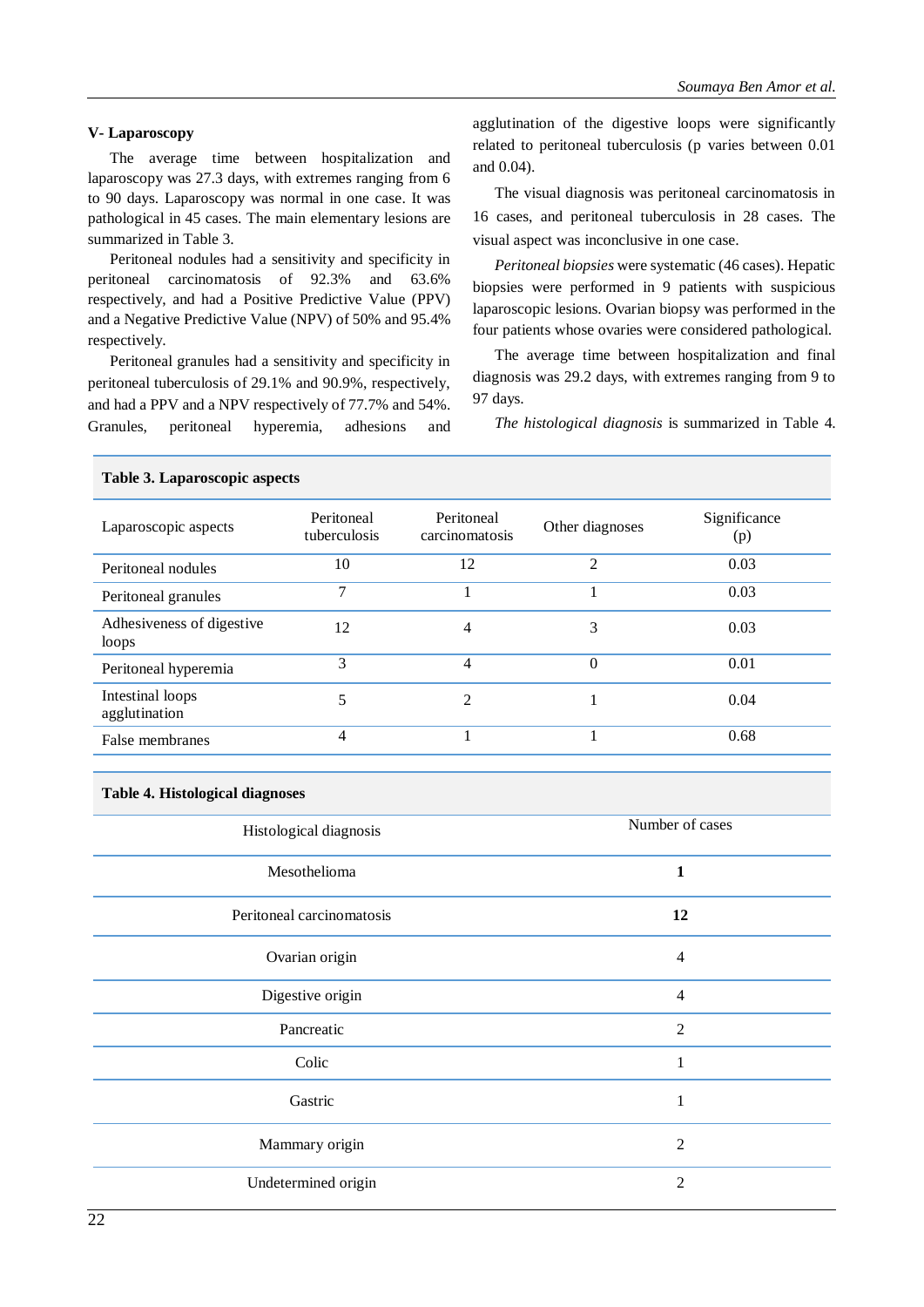| Table 4. Histological diagnoses   |                |  |  |  |
|-----------------------------------|----------------|--|--|--|
| Peritoneal tuberculosis           | 24             |  |  |  |
| Nonspecific inflammation          | 3              |  |  |  |
| Steatonecrosis                    | $\overline{2}$ |  |  |  |
| Biliary ascites (biliary fistula) | 1              |  |  |  |
| Eosinophilic ascite               | 1              |  |  |  |
| Normal biopsies                   | $\overline{2}$ |  |  |  |
| Hypothyroidism                    | $\mathbf{1}$   |  |  |  |
| Chronic renal failure             | 1              |  |  |  |

#### *Postoperative consequences:*

Postoperative follow-up was simple in 42 cases (91.3%).

An accidental rupture of the left diaphragmatic cupola was reported in one case (2.1%) that was sutured. Hemorrhagic complications were noted in two cases (4.2%). Ascites fluid infection was noted in one case  $(2.1\%)$ .

Postoperative scapular pain was reported in 4.2% of our patients. The average length of postoperative stay was 32.54 hours with extremes ranging from 24 to 96 hours. Operative mortality in our patients was nil and morbidity was 8.6%.

#### **VI- Patients' care cost**

Our patients were subjected to a range of biological, radiological and surgical explorations to determine the etiological diagnosis during a hospitalization period ranging from 9 to 94 days. The average cost was 1685.7 dinars for each patient with extremes ranging from 1055.7 to 3605.7 dinars.

For patients who had isolated EA without any call signs: if they underwent direct exploration through laparoscopy preceded by a general pre-anesthesia checkup, the average cost would be 130.1 dinars, with a material gain of 1555.6 dinars for each patient. This attitude would also allow a reduction in the hospitalization period associated with early management.

## **Discussions**

EA of indeterminate origin is dominated by tuberculosis and peritoneal carcinomatosis seen in 34.2% and 65.8% of cases respectively (1). In our series, carcinomatosis and peritoneal tuberculosis were found in 28.2% and 52.1% of cases respectively.

In these different situations, several invasive means are used such as percutaneous peritoneal biopsy with or without radiologic guidance, laparoscopy and laparotomy.

Ascites is the most common finding of peritoneal carcinomatosis seen in 70% of cases (2).

The search for malignant cells in ascites is the first step in the etiological diagnosis. However, its sensitivity is low, varying between 40 and 60% even when examining a significant amount of fluid greater than 500 ml (3). In our series, the search for neoplastic cells was positive in 5 cases (38.4%).

Tumor markers in the blood are commonly requested in the diagnostic approach of ascites. Nevertheless, these markers lack specificity. CA-125 is frequently used as a marker for epithelial ovarian cancer. However, its specificity is weak. It can be elevated in many benign and malignant diseases such as endometriosis, pelvic inflammatory diseases, peritoneal tuberculosis, endometrial, pancreatic, colon, breast, liver and lung cancer (4).

Different means of imaging (ultrasound, CT, magnetic resonance imaging) have only a very limited place in the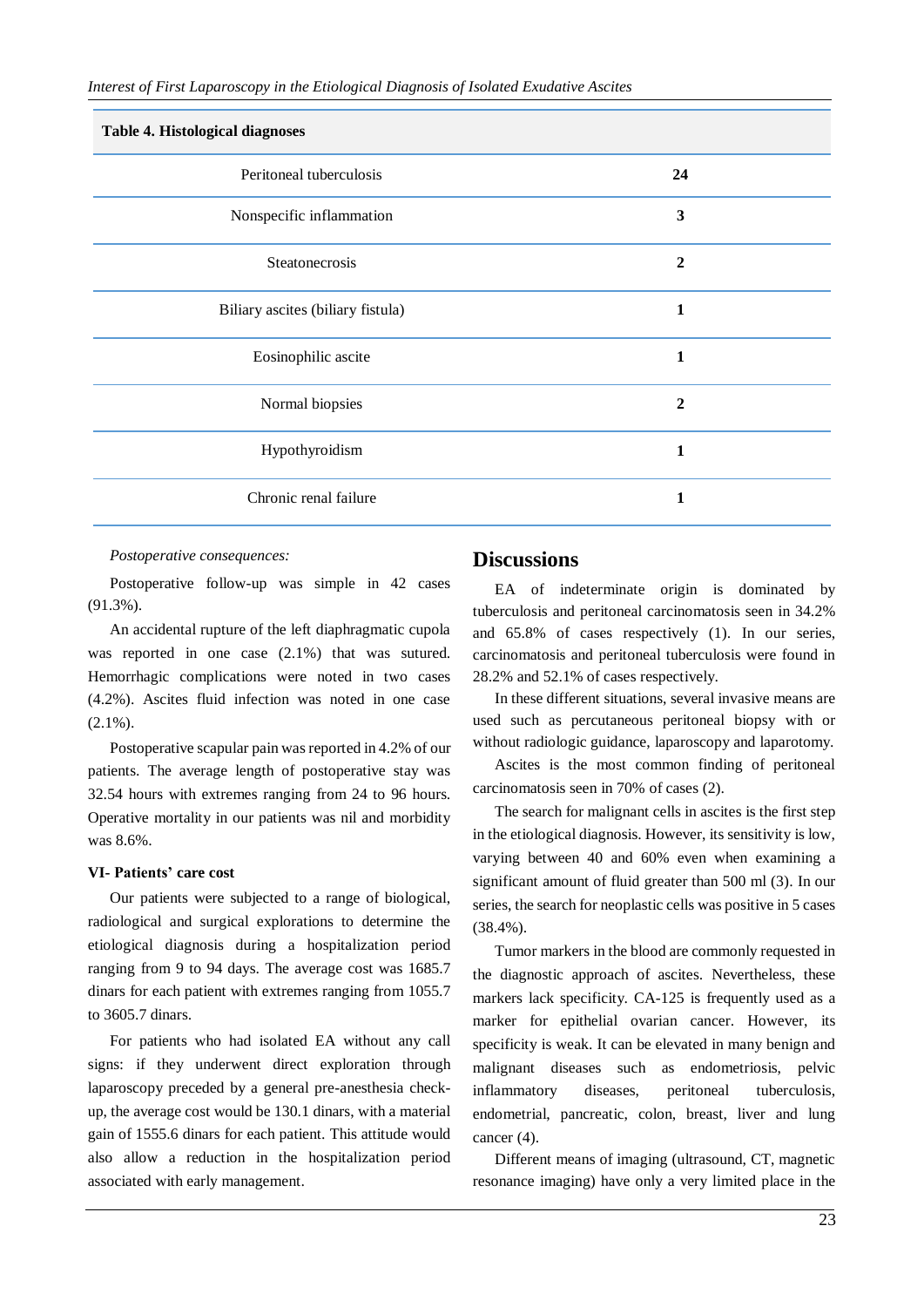etiological diagnosis of exudative neoplastic ascites (5). The sensitivity of imaging for peritoneal carcinomatosis diagnosis is mediocre. It only detects nodules whose size is greater than 5 mm (6, 7).

Peritoneal tuberculosis accounts for 1 to 2% of all cases of tuberculosis (8).

Morphologically, peritoneal tuberculosis can occur in three different forms: ascitic, fibro-adhesive and dry. The ascitic form is the most common (90% of cases) (9).

Peritoneal tuberculosis can occur at any age with a peak frequency between 35 and 45 years. The average age of our patients was within the limits of this interval (10).

Peritoneal tuberculosis can simulate advanced ovarian cancer (11). Clinically, pelvic pain, ascites and weight loss can predict these two pathologies (12). CA-125 can also be elevated in peritoneal tuberculosis (13).

Apart from radiological examinations, other noninvasive exams are used for diagnostic purposes such as: the positivity of the IDR is not specific for active tuberculosis, but demonstrates prior contact with KB.

Its interpretation varies according to the immune state of the patients, the history of vaccination, contagion or primary infection. IDR has a sensitivity that is often low, but ranges widely from 24 to 100% and has false negative values ranging from 15 to 60% (10).

In our series, the sensitivity of the IDR is 41% and has a NPV of 56%.

The direct examination of KB in ascites is disappointing with a sensitivity of less than 10% in most series. Ascites cultivation demonstrates KB in less than 20% of cases, mycobacterial colonies appear after 6 to 8 weeks (10, 14). This diagnostic delay increases mortality in this group of patients (15, 16). In our series, direct examination and culture of ascites to search for KB were negative in all cases. The Quantiferon test is not contributory to tuberculosis diagnosis in an immunecompromised patient. The specificity and sensitivity of Quantiferon ranged respectively from 73 to 97% and from 63 to 91%. (17, 18). Other tests (dosage of adenosine deaminase activity in ascites, PCR of BK in the ascites fluid, the gene amplification reaction by Ligase Chain Reaction in ascites) are not available in our country.

There are 3 invasive ways to access the peritoneal cavity: radiologically guided biopsy, laparotomy and laparoscopy.

### *1-Biopsies under radiological control:*

In the Vardareli et al series (19) comprising 19 patients with peritoneal tuberculosis, radiologically controlled biopsies showed caseous granulomas in 17 cases (89%)

and non-caseous granulomas in 2 cases. There were no complications in this series.

In the series of Nouira, 11 patients had peritoneal nodules greater than 0.5 cm with abundant ascites. These patients had a biopsy of peritoneal nodules under ultrasound control. The sensitivity was 81%. Out of the 11 cases, 7 cases had peritoneal tuberculosis, 2 cases had peritoneal carcinomatosis, and in 2 other cases the biopsy was not conclusive and laparoscopy was indicated (20).

## *2- Laparotomy*

In peritoneal tuberculosis, laparotomy was once the only means to confirm the diagnosis. However, it is accompanied by high morbidity and mortality (11, 21). Several postoperative complications are possible, such as hemorrhage, infection, adhesions and postoperative disemboweling (22).

### *3- Laparoscopy*

It has a sensitivity of 92 to 100% and a specificity of 84 to 100% (10).

Peritoneal biopsies are the gold standard for the definitive diagnosis by revealing a tuberculoid granuloma or giant-cell granuloma associated with caseous necrosis (10, 20). Zhiel Nelson Staining and culturing of the biopsy fragments should always be performed in search of KB (23). Caseous necrosis is not a constant histological sign; it is absent in 10% of the cases (24).

In our series, caseous necrosis was present in 17 patients only (70.8 %).

Isolated giant-cell granuloma is nonspecific. It can be observed in other pathologies such as sarcoidosis and vasculitis. However, because of the rarity of these conditions, the clinical context and the macroscopic aspect, it is possible to indicate tuberculosis at first; this diagnosis will be retained after the therapeutic test (24). Culture is positive in more than 90% of the cases (25).

Laparoscopy has a PPV in the diagnosis of peritoneal carcinomatosis of 100% and a NPV of 86% (26).

In our series, visual diagnosis was in accordance with the histological diagnosis (69%) in 9 cases of peritoneal carcinomatosis. Visual diagnosis had a sensitivity and specificity of 69.2 and 81.8%, respectively. It had a PPV of 60% and a NPV of 87%.

# **Conclusions**

EA often has a problem of etiological diagnosis. The purpose of our work was to determine the contribution of performing laparoscopy first in the diagnosis of isolated EA of indeterminate origin.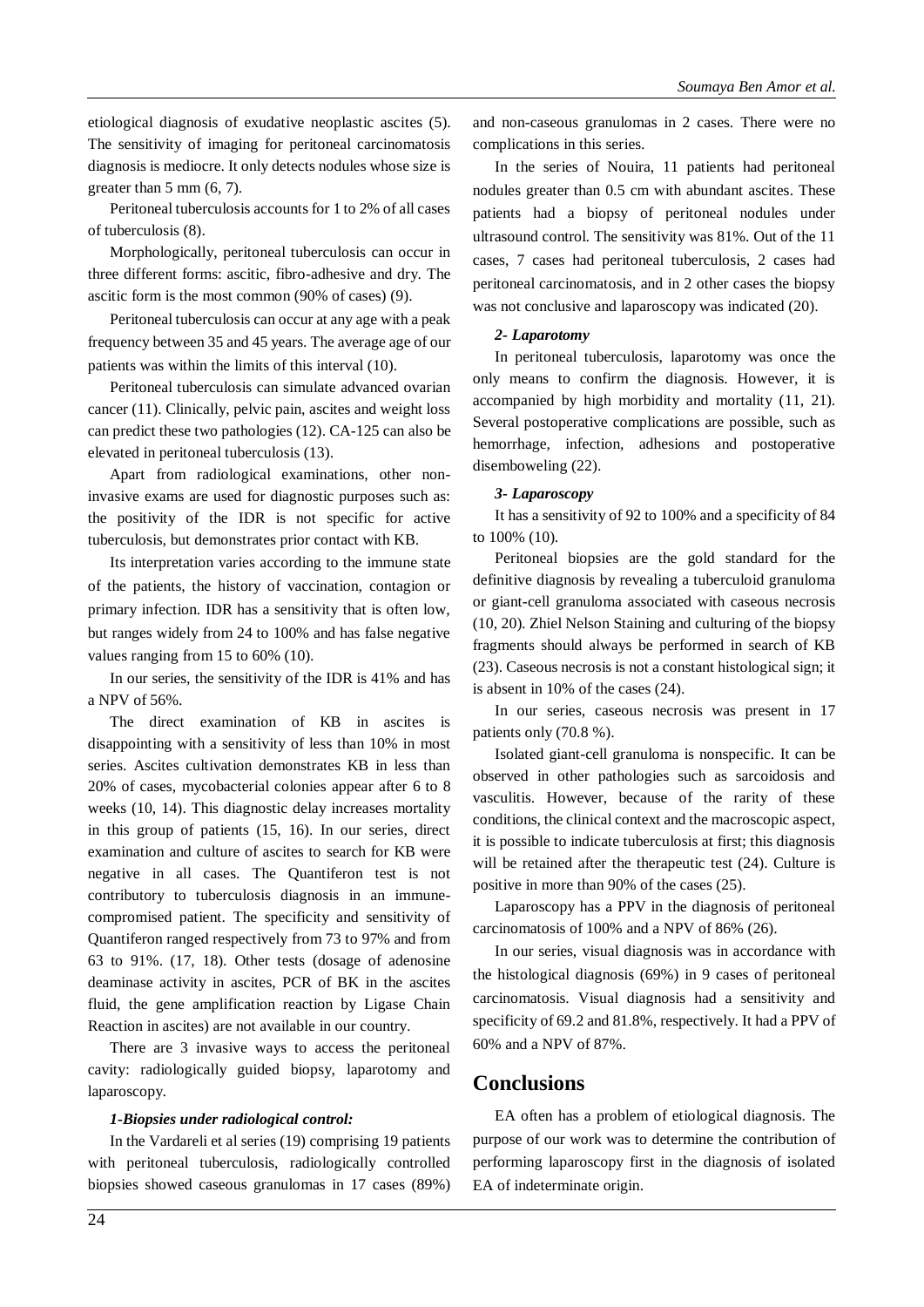Our patients were subjected to a range of biological, radiologic and surgical explorations to determine the etiological diagnosis of EA during a period of hospitalization ranging from 9 to 94 days with an average cost of 1685.7 dinars for each patient.

Our study confirms the feasibility and interest in performing laparoscopy first with peritoneal biopsies in the etiological diagnosis. However, it remains an invasive examination, hence it is interesting to introduce microlaparoscopes in our centers in order to reduce the complications and make its realization possible on an outpatient basis under local anesthesia.

In our series, tuberculosis was a frequent cause of EA. Additional efforts must be made to fight this disease which has been on the rise lately.

# **Abbreviations**

**CA 125:** cancer antigen 125 **CT:** computed tomography **EA:** Exudative Ascites **G/l:** gram per liter **IDR:** tuberculin intra-dermal-reaction **KB:** Koch Bacillus **NPV:** Negative Predictive Value **PCR:** Polymerase Chain Reaction **PPV:** Positive Predictive Value

# **Conflict of interest disclosure**

There are no known conflicts of interest in the publication of this article. The manuscript was read and approved by all authors.

# **Compliance with ethical standards**

Any aspect of the work covered in this manuscript has been conducted with the ethical approval of all relevant bodies and that such approvals are acknowledged within the manuscript.

# **References**

- 1. Carrier P, Jacques J, Debette-Gratien M, Legros R, Sarabi M, Vidal E, Sautereau D, Bezanahary H, Ly KH, Loustaud-Ratti V. Non-cirrhotic ascites: pathophysiology, diagnosis and etiology. *Rev Med Interne*. 2014; 35(6): 365-71. DOI: 10.1016/j.revmed.2013.12.001
- 2. Allam W, Errihani H. Carcinose péritonéale: diagnostic et prise en charge thérapeutique. *Presse Med*. 2010; 39(11): 1150-4. DOI: 10.1016/j.lpm.2009.11.021
- 3. Aslam N, Marino CR. Malignant ascites: New concepts in Pathophysiology, Diagnosis, and Management. *Arch Intern Med*. 2001; 161(22): 2733-7. PMID: 11732940
- 4. Halila H, Stenman UH, Seppala M. Ovarian cancer antigen CA125 levels in pelvic inflamatory disease and pregnancy. *Cancer*. 1986; 57(7): 1327-9. PMID: 3456253
- 5. Diop AD, Fontarensky M, Montoriol PF, Da Ines D. CT imaging of peritoneal carcinomatosis and its mimics. *Diagn Interv Imaging*. 2014; 95(9): 861-72. DOI: 10.1016/j.diii.2014.02.009.
- 6. Panoskaltisis TA, Moore DA, Haritopoulos DA, McIndoe AG. Tuberculosis peritonitis part of the differential diagnosis in ovarian cancer. *Am J Obstet Gynecol*. 2000; 182(3): 740-2. PMID: 10739544
- 7. Denzer U, Hoffmann S, Helmreich- Becker I, Kauczor H, Thelen M, Kanzler S, Galle P, el al. Minilaparoscopy in the diagnosis of peritoneal tumor spread. Prospective controlled comparison with computed tomography. *Surg Endosc*. 2004; 18(7): 1067-70. PMID: 15156385, DOI: 10.1007/s00464- 003-9139-0
- 8. Mimidis K, Ritis K, Kartalis G. Peritoneal tuberculosis. *Ann Gastroenterol*. 2005; 18: 325-29.
- 9. Chow KM, Chow VCY, Szeto CC. Indication for peritoneal biopsy in tuberculous peritonitis. *Am J Surg*. 2003; 185(6): 567-73. PMID: 12781888
- 10. Amouri A, Boudabbous M, Mnif L, Tahri N. Profil actuel de la tuberculose péritonéale : étude d'une série tunisienne de 42 cas et revue de la littérature. *Rev Med Interne*. 2009; 30(3): 215-20. DOI: 10.1016/j.revmed.2008.09.005
- 11.Jadvar H, Mindelzun RE, Oclott EW, Levitt DB. Still the great mimicker abdominal tuberculosis. *Am J Roentgenol*. 1997; 168(6): 1455-60. PMID: 9168707, DOI: 10.2214/ajr.168.6.9168707
- 12. Nebhani M, Boumzgou K, Brams S , Laghzaoui M, El Ahar H, Binhya S. Tuberculose pelvienne simulant une tumeur ovarienne bilatérale. *J Gynecol Obstet Biol Reprod*. 2004; 33(2): 145-7.
- 13. Koc S, Beydilli G, Tulunay G, Oculan R, Boran N, Ozgul N, et al. Peritoneal tuberculosis mimicking advanced ovarian cancer: a retrospective review of 22 cases. *Gynecol Oncol*. 2006; 103(2): 565-69. PMID: 16740297, DOI: 10.1016/j.ygyno.2006.04.010
- 14. Muneef MA, Memish Z , Mahmoud SA, Sadoon SA, Bannatyne R, Khan Y. Tuberculosis in the belly: a review of fourty-six cases involving the gastrointestinal tract and peritoneum. *Scand J Gastroenterol*. 2001; 36(5): 528-32. PMID: 11346208